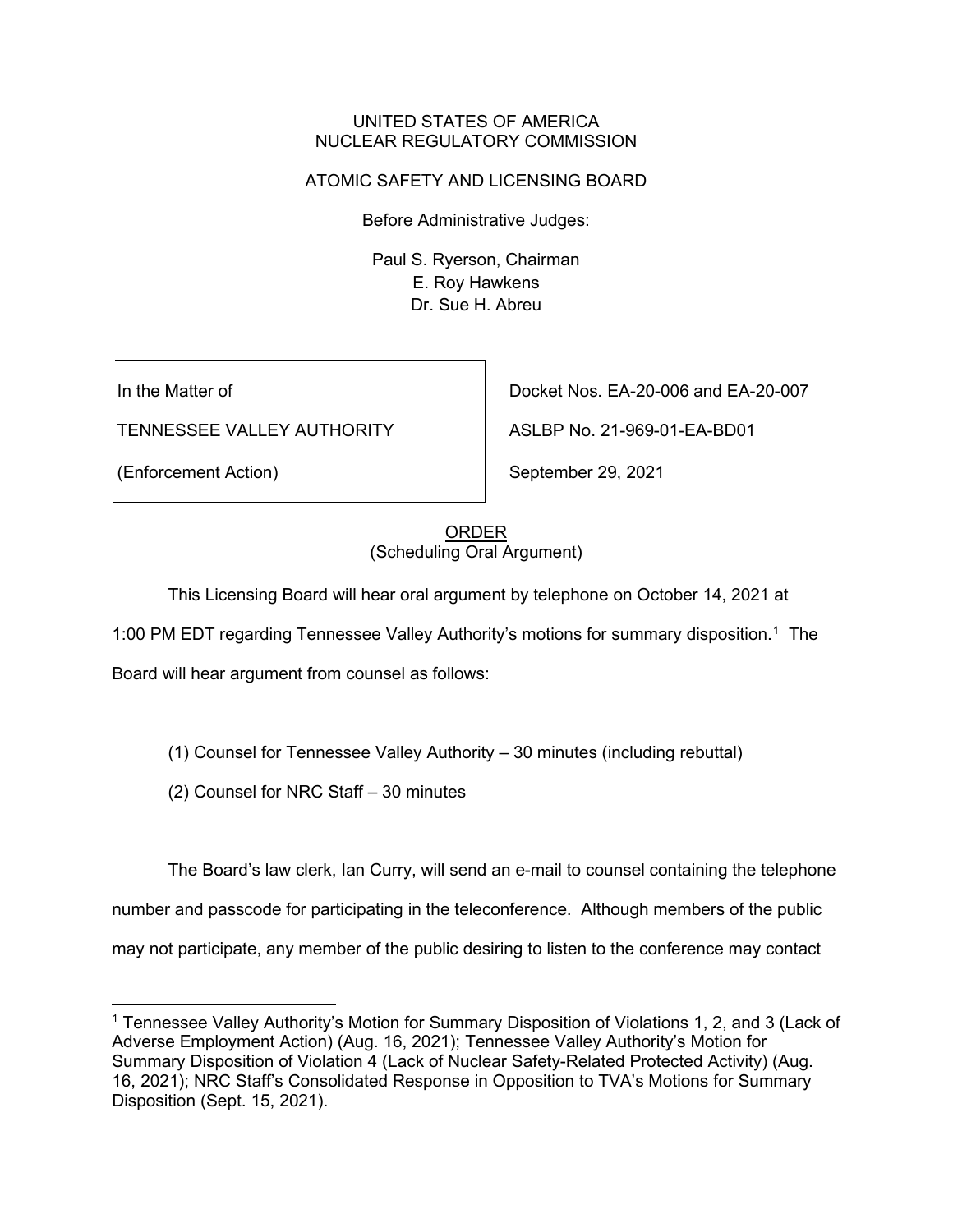Mr. Curry at Ian.Curry@nrc.gov no later than October 13, 2021 at 5:00 PM EDT to obtain the telephone number and appropriate passcode.

It is so ORDERED.

## FOR THE ATOMIC SAFETY AND LICENSING BOARD */RA/*

 $\frac{1}{2}$  ,  $\frac{1}{2}$  ,  $\frac{1}{2}$  ,  $\frac{1}{2}$  ,  $\frac{1}{2}$  ,  $\frac{1}{2}$  ,  $\frac{1}{2}$  ,  $\frac{1}{2}$  ,  $\frac{1}{2}$  ,  $\frac{1}{2}$  ,  $\frac{1}{2}$  ,  $\frac{1}{2}$  ,  $\frac{1}{2}$  ,  $\frac{1}{2}$  ,  $\frac{1}{2}$  ,  $\frac{1}{2}$  ,  $\frac{1}{2}$  ,  $\frac{1}{2}$  ,  $\frac{1$ Paul S. Ryerson, Chairman ADMINISTRATIVE JUDGE

Rockville, Maryland September 29, 2021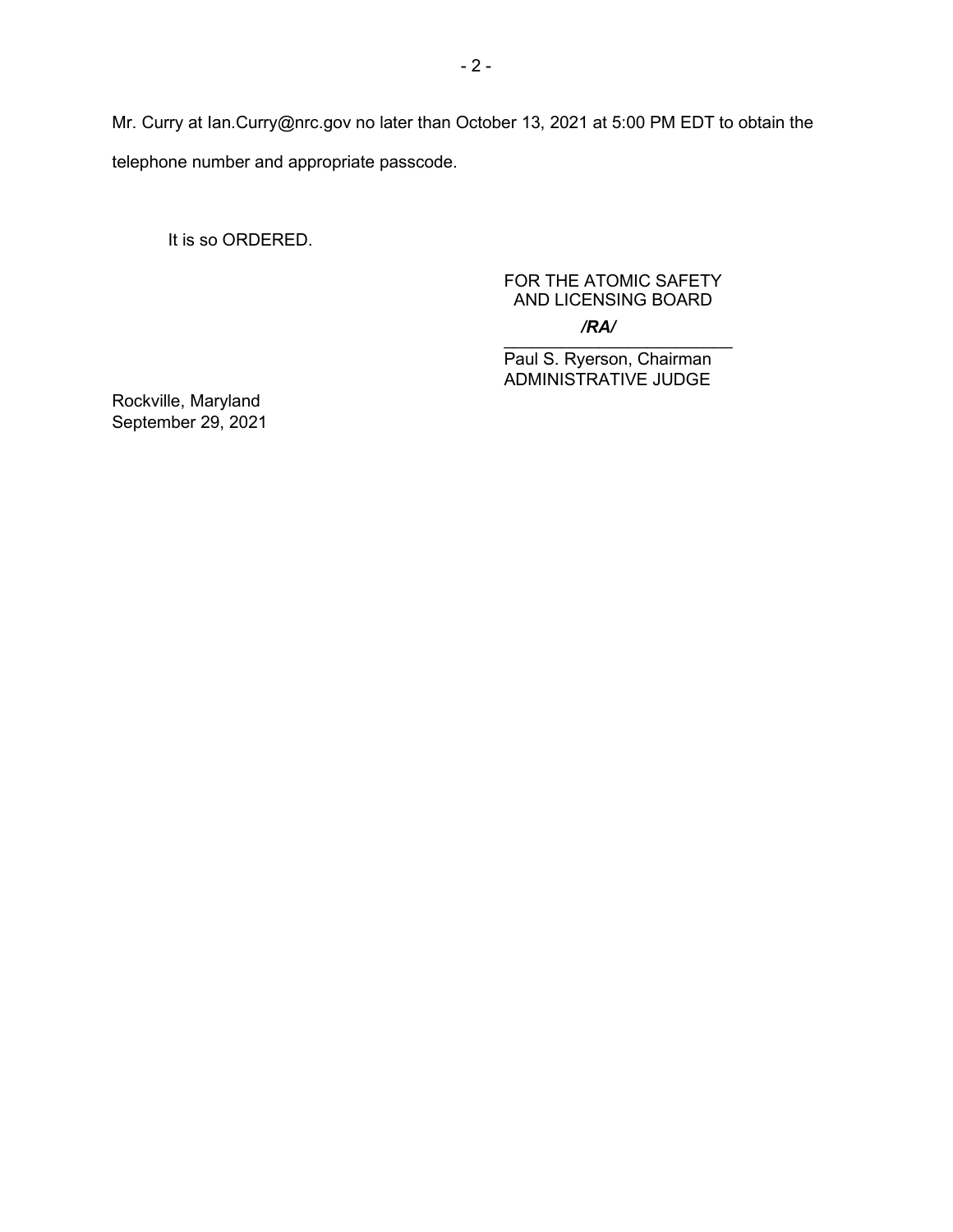### UNITED STATES OF AMERICA NUCLEAR REGULATORY COMMISSION

In the Matter of

 $)$ 

 $)$ 

(Enforcement Action) )

TENNESSEE VALLEY AUTHORITY ) Docket Nos. EA-20-006 and 20-007-EA

# CERTIFICATE OF SERVICE

I hereby certify that copies of the foregoing **ORDER (Scheduling Oral Argument)** have been served upon the following persons by Electronic Information Exchange.

U.S. Nuclear Regulatory Commission Office of Commission Appellate Adjudication Mail Stop: O-16B33 Washington, DC 20555-0001 E-mail: ocaamail@nrc.gov

U.S. Nuclear Regulatory Commission Atomic Safety and Licensing Board Panel Mail Stop: T-3F23 Washington, DC 20555-0001

Paul S. Ryerson, Chairman Administrative Judge

E. Roy Hawkens Chief Administrative Judge

Dr. Sue H. Abreu Administrative Judge

Ian Curry, Law Clerk

Brooke Taylor, Law Clerk

Allison Wood, Law Clerk

E-mail: paul.ryerson@nrc.gov roy.hawkens@nrc.gov sue.abreu@nrc.gov ian.curry@nrc.gov brooke.taylor@nrc.gov allison.wood@nrc.gov

U.S. Nuclear Regulatory Commission Office of the Secretary of the Commission Mail Stop: O-16B33 Washington, DC 20555-0001 E-mail: hearingdocket@nrc.gov

U.S. Nuclear Regulatory Commission Office of the General Counsel Mail Stop - O-14A44 Washington, DC 20555-0001 Joe Gillespie, Esq. Sara Kirkwood, Esq. Mauri Lemoncelli, Esq. Joseph McManus, Esq. Patrick Moulding, Esq. Kevin Roach, Esq. Thomas Steinfeldt, Esq. Brian Newell, Senior Paralegal Georgiann Hampton, Paralegal E-mail: joe.gillespie@nrc.gov sara.kirkwood@nrc.gov mauri.lemoncelli@nrc.gov joseph.mcmanus@nrc.gov patrick.moulding@nrc.gov kevin.roach@nrc.gov thomas.steinfeldt@nrc.gov brian.newell@nrc.gov georgianne.hampton@nrc.gov